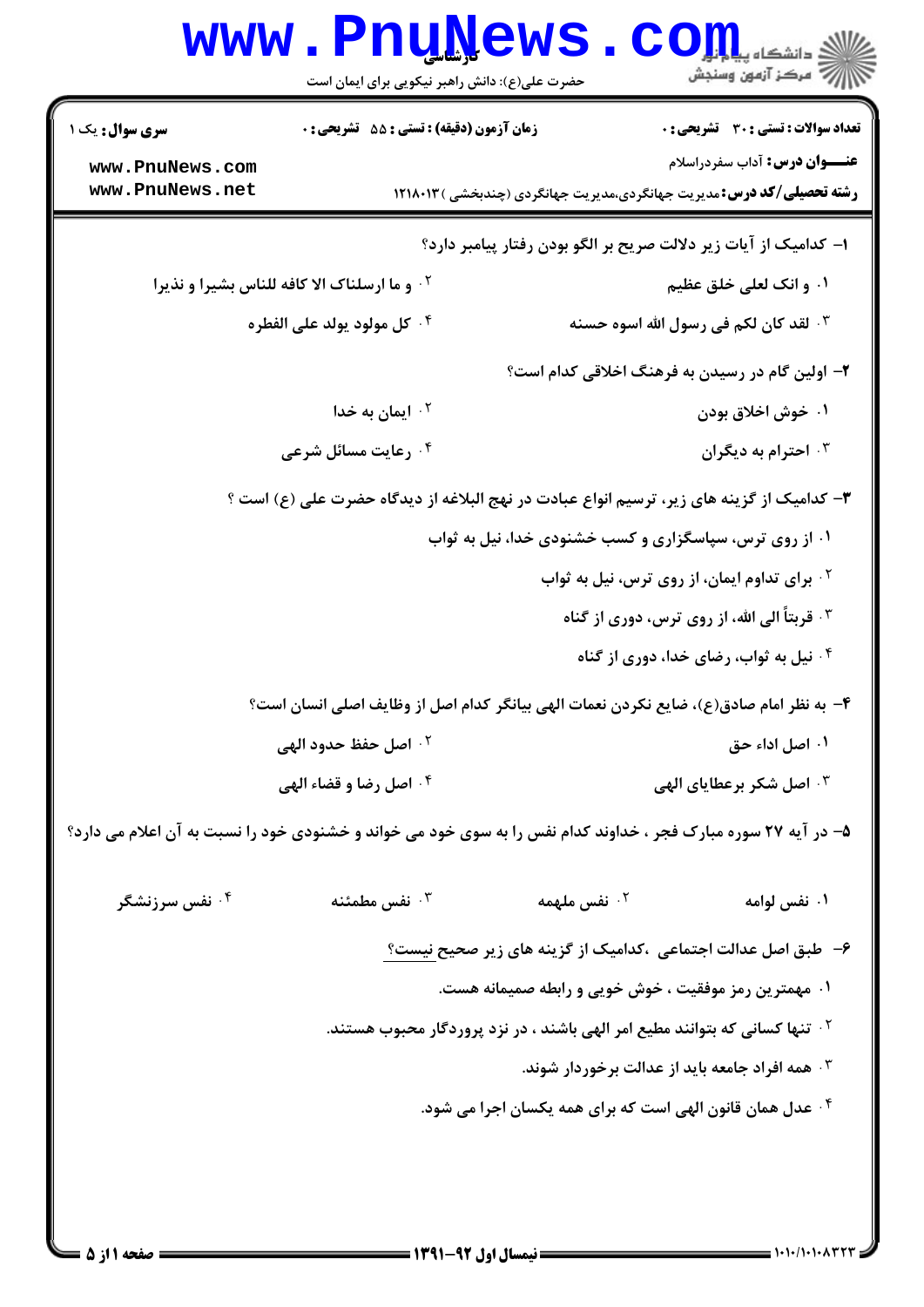|                                                                                                       | www.PnuNews<br>حضرت علی(ع): دانش راهبر نیکویی برای ایمان است |                                                                    | اللا دانشڪاء پيا <mark>۾ بور</mark><br>الا سرڪز آزمون وسنڊش                                                          |  |
|-------------------------------------------------------------------------------------------------------|--------------------------------------------------------------|--------------------------------------------------------------------|----------------------------------------------------------------------------------------------------------------------|--|
| <b>سری سوال : ۱ یک</b>                                                                                | زمان آزمون (دقیقه) : تستی : 55 آتشریحی : 0                   |                                                                    | <b>تعداد سوالات : تستی : 30 ٪ تشریحی : 0</b>                                                                         |  |
| www.PnuNews.com<br>www.PnuNews.net                                                                    |                                                              |                                                                    | <b>عنـــوان درس:</b> آداب سفردراسلام<br><b>رشته تحصیلی/کد درس:</b> مدیریت جهانگردی،مدیریت جهانگردی (چندبخشی )۱۲۱۸۰۱۳ |  |
|                                                                                                       |                                                              |                                                                    | ۷- ارتباط بر اساس روابط ممنوعه ، مبتنی بر کدام یک از اصول زیر ًمی باشد؟                                              |  |
| <b>۰۲ دو اصل صداقت و راستگویی</b>                                                                     |                                                              |                                                                    | ۰۱ دو اصل تولی و تبری                                                                                                |  |
| ۰۴ دو اصل امانت داری و حفظ اسرار                                                                      |                                                              |                                                                    | ۰۳ دو اصل اخوت و برادری                                                                                              |  |
| ۸– احساس بی نیازی از آنچه که در دست مردم است، به معنای کدام یک از ویژگیهای مکارم اخلاق در معاشرت است؟ |                                                              |                                                                    |                                                                                                                      |  |
|                                                                                                       | راز داری $\cdot^\intercal$                                   |                                                                    | ۰۱ آزادگی                                                                                                            |  |
| ۰۴ رعایت نوبت و حق دیگران                                                                             |                                                              |                                                                    | عزت نفس $\cdot^{\mathtt{w}}$                                                                                         |  |
|                                                                                                       |                                                              |                                                                    | ۹– مهمترین اصول رفتاری در معارفه به ترتیب کدام است؟                                                                  |  |
|                                                                                                       |                                                              | ۰۱ دست دادن، سلام گفتن، معرفی کردن، وضعیت پوشش                     |                                                                                                                      |  |
|                                                                                                       |                                                              | <sup>۲</sup> ۰ سلام گفتن، دست دادن ، معرفی کردن، وضعیت پوشش        |                                                                                                                      |  |
|                                                                                                       |                                                              |                                                                    | ۰۳ سلام گفتن،معرفی کردن، وضعیت پوشش، دست دادن                                                                        |  |
|                                                                                                       |                                                              | ۰۴ وضعیت پوشش، سلام گفتن ، دست دادن، معرفی کردن                    |                                                                                                                      |  |
|                                                                                                       |                                                              |                                                                    | ∙ا− انجام کدامیک از موارد زیر در معرفی افراد به یکدیگر صحیح نیست؟                                                    |  |
|                                                                                                       | <b>گ آقایان باید به خانمها معرفی شوند.</b>                   |                                                                    | ۰۱ فرد مجرد به متاهل معرفی می شود.                                                                                   |  |
|                                                                                                       | ۰۴ دختران جوان به افراد مسن معرفی می شوند.                   |                                                                    | ۰ <sup>۳</sup> بزرگتر به کوچکترمعرفی شود.                                                                            |  |
| 1۱– وقتی که مسلمانی عزم سفر به سرزمین غیر اسلامی می نماید تسلط بر کدام یک از موارد زیر در اولویت است؟ |                                                              |                                                                    |                                                                                                                      |  |
| ۰۴ اهداف مهمانداری                                                                                    | احکام مهمانداری $\cdot^{\mathtt{w}}$                         | اخلاق مهمانداری $\cdot$ ۲                                          | ۰۱ فضیلت مهمانداری                                                                                                   |  |
|                                                                                                       |                                                              |                                                                    | ۱۲- هدف از انعقاد قرارداد تحت عنوان ″ کد رفتار جهانی گردشگری ″ ( در سال ۱۹۹۷ در استانبول ) چه بود ؟                  |  |
|                                                                                                       |                                                              | ۰۱ توسعه تبادل توریست بین کشور های مسلمان و غیر مسلمان             |                                                                                                                      |  |
|                                                                                                       |                                                              | <sup>7</sup> ·  توسعه اخلاق جهانی بین کشور های مسلمان و غیر مسلمان |                                                                                                                      |  |
|                                                                                                       |                                                              | خشمان سازی دیدگاه ها به منظور توسعه پایدار گردشگری $\cdot$         |                                                                                                                      |  |
|                                                                                                       |                                                              | ۰۴ ایجاد آرامش و تفاهم بین کشور میزبان و اعزام کننده توریست        |                                                                                                                      |  |
|                                                                                                       |                                                              |                                                                    | ۱۳- شرط اصلی ادامه کار هتل ، کدامیک از موارد زیر است؟                                                                |  |
|                                                                                                       | <sup>۲</sup> ۰ برپایی نمایشگاه های متعدد                     |                                                                    | ۰۱ برنامه های بازدید متنوع برای مسافران                                                                              |  |
|                                                                                                       | ۰۴ شرح و توصیف طرح های جدید برای مسافران                     |                                                                    | <b>4 . پذیرایی از مهمان و همراهی با او</b>                                                                           |  |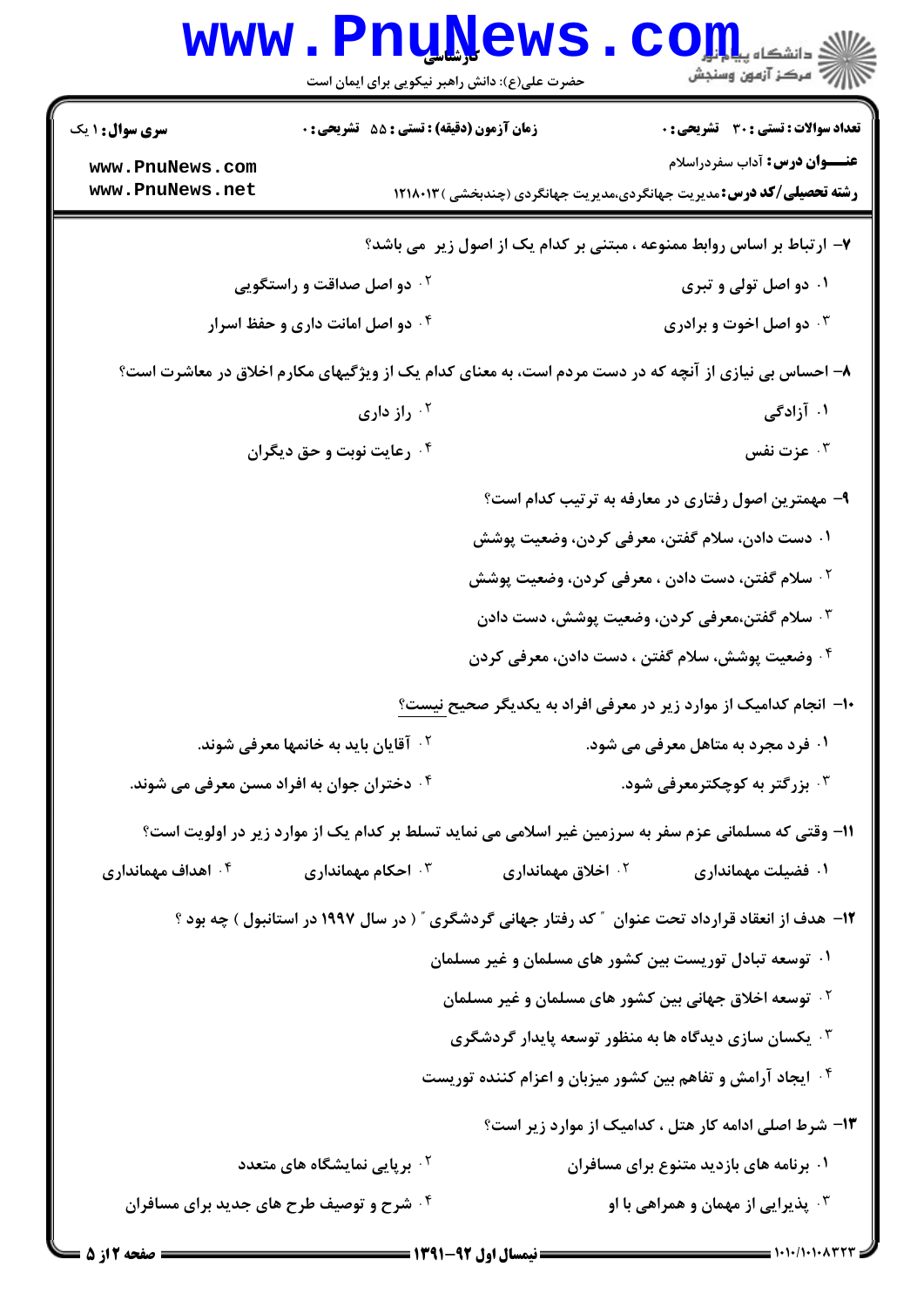|                                      | www.PnuNews<br>حضرت علی(ع): دانش راهبر نیکویی برای ایمان است |                                                                           | الله دانشڪاه پيام در الله<br>الله عرض آنهون وسنڊش                                                                                                  |  |
|--------------------------------------|--------------------------------------------------------------|---------------------------------------------------------------------------|----------------------------------------------------------------------------------------------------------------------------------------------------|--|
| <b>سری سوال : ۱ یک</b>               | زمان آزمون (دقیقه) : تستی : 55 آتشریحی : 0                   |                                                                           | <b>تعداد سوالات : تستی : 30 ٪ تشریحی : 0</b>                                                                                                       |  |
| www.PnuNews.com<br>www.PnuNews.net   |                                                              |                                                                           | <b>عنـــوان درس:</b> آداب سفردراسلام<br><b>رشته تحصیلی/کد درس:</b> مدیریت جهانگردی،مدیریت جهانگردی (چندبخشی ) ۱۲۱۸۰۱۳                              |  |
|                                      |                                                              |                                                                           | ۱۴– برای کسب شهرت نیک برای صاحبان هتل ، مهمترین وظیفه روابط عمومی در رابطه با خدمات معنوی چیست؟                                                    |  |
| ۰۲ رویکرد اجتماعی و عمومی            |                                                              |                                                                           | ۰۱ رویکرد گزینش مهمان                                                                                                                              |  |
|                                      | ۰۴ رویکرد روانشناختی                                         | ۰ <sup>۳</sup> رویکرد فیزیکی . روشهای تبلیغ                               |                                                                                                                                                    |  |
|                                      |                                                              |                                                                           | ۱۵– کدامیک از گزینه های زیر در رابطه با مدل ، اندازه ، رنگ و قیمت لباس ، صحیح است؟                                                                 |  |
| ۰۲ ملاک انسانیت است.                 |                                                              | ۰۱ معیار قضاوت روحیات افراد است.                                          |                                                                                                                                                    |  |
| ۰ <sup>۴</sup> معرف نوع شغل می باشد. |                                                              | ۰ <sup>۳</sup> ملاک ارزشهای اخلاقی است.                                   |                                                                                                                                                    |  |
|                                      |                                                              |                                                                           | ۱۶- منظور از مفهوم چند شکلی در جهانگردی معاصر به کدامیک از گزینه های زیر اشاره دارد؟                                                               |  |
|                                      | <b>گ مسائل حقوقی ، انسانی ، جغرافیایی</b>                    | ۰۱ سفرهای زیارتی ، تفریحی ،بازرگانی                                       |                                                                                                                                                    |  |
|                                      | ۰۴ بخش دولتی ، نیمه دولتی و خصوصی                            |                                                                           | $\cdot$ رشته های حمل و نقل ، معماری ، راه و ساختمان $\cdot^{\textsf{w}}$                                                                           |  |
|                                      |                                                              |                                                                           | ۱۷– در دنیای معاصر ، هدف عمده سیر و سفر چیست؟                                                                                                      |  |
|                                      |                                                              | ۰۱ ضرورت ارتباط بین ملل مسلمان و غیر مسلمان و تبادل فرهنگی                |                                                                                                                                                    |  |
|                                      |                                                              | <b>گ آشنایی با فرهنگ ها و آداب و رسوم و تبادل فرهنگی</b>                  |                                                                                                                                                    |  |
|                                      |                                                              | <b>۳ . برقراری ارتباط بین ملت ها و کسب تجارب و انتقال فرهنگ های مختلف</b> |                                                                                                                                                    |  |
|                                      |                                                              | ۰۴ کشف و درک حقایق توسط خود افراد و ارتباط بین ملتها                      |                                                                                                                                                    |  |
|                                      |                                                              |                                                                           | ۱۸– بر اساس دیدگاه  سازمان جهانی جهانگردی ، به مسافری که دست کم یک شب در اقامتگاه عمومی یا خصوصی در مکان<br>مورد بازدید به سر می برد، چه می گویند؟ |  |
| ۰ <sup>۴</sup> دیدار کننده           | ۰ <sup>۳</sup> گردشگر یک روزه                                | ۰ <sup>۲</sup> جهانگرد یا توریست                                          | ۰۱ مسافر یا توریست                                                                                                                                 |  |
|                                      |                                                              |                                                                           | ۱۹- به گردشگری که از داخل کشور عزم سفر داخلی یا درون کشوری و یا برون مرزی را می نماید ، چه اطلاق می شود؟                                           |  |
| ۰۴ مسافر داخلی                       | ۰ <sup>۳</sup> مسافر بين المللي                              | ۰ <sup>۲</sup> مسافر ملی                                                  | ۰۱ مسافر برون مرزی                                                                                                                                 |  |
|                                      |                                                              |                                                                           | <b>۰۲-</b> معنای لغوی " رحله" کدام است؟                                                                                                            |  |
|                                      | ۰ <sup>۲</sup> سیر و سلوک                                    |                                                                           | ۰۱ کوچ کردن و مهاجرت                                                                                                                               |  |
|                                      | ۰۴ حرکت و رفتن                                               |                                                                           | سفر شبانه $\cdot$ "                                                                                                                                |  |
|                                      |                                                              |                                                                           |                                                                                                                                                    |  |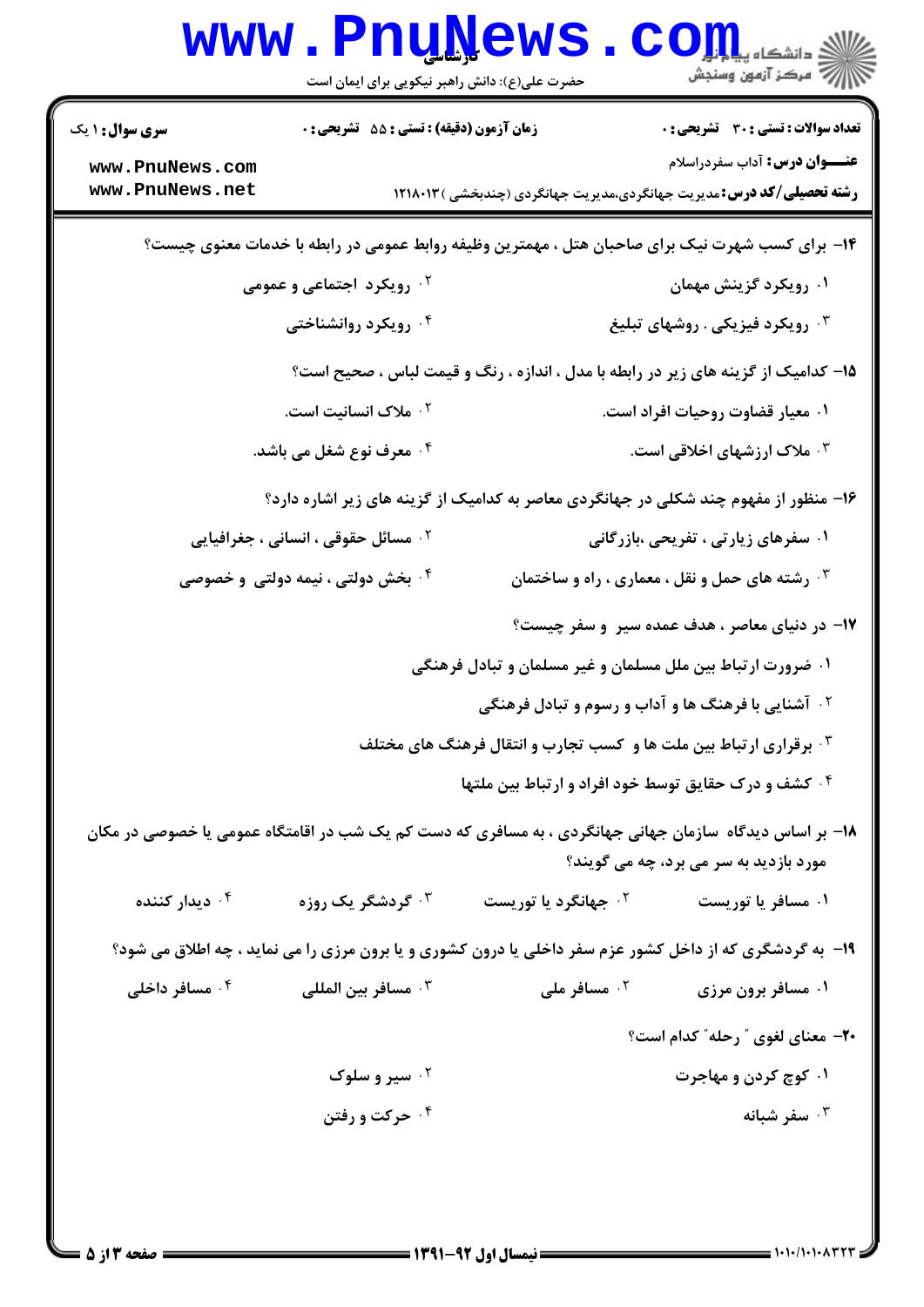|                                                                                     | www.PnuNews<br>حضرت علی(ع): دانش راهبر نیکویی برای ایمان است                                                    |                                                                          | ن<br>ان دانشگاه پی <mark>د برلی</mark><br>از مرکز آزمون وسنجش                                                        |  |
|-------------------------------------------------------------------------------------|-----------------------------------------------------------------------------------------------------------------|--------------------------------------------------------------------------|----------------------------------------------------------------------------------------------------------------------|--|
| <b>سری سوال : ۱ یک</b>                                                              | زمان آزمون (دقيقه) : تستى : 55 آتشريحى : 0                                                                      |                                                                          | <b>تعداد سوالات : تستی : 30 ٪ تشریحی : 0</b>                                                                         |  |
| www.PnuNews.com<br>www.PnuNews.net                                                  |                                                                                                                 |                                                                          | <b>عنـــوان درس:</b> آداب سفردراسلام<br><b>رشته تحصیلی/کد درس:</b> مدیریت جهانگردی،مدیریت جهانگردی (چندبخشی )۱۲۱۸۰۱۳ |  |
| <b>۲۱</b> - شیخ محمد رضا قمشه ای (ره ) در رساله خود ، سفر را دارای چند بعد می داند؟ |                                                                                                                 |                                                                          |                                                                                                                      |  |
|                                                                                     | <sup>۲</sup> ۰ دو بعد ظاهری و تبلیغی                                                                            |                                                                          | ۰۱ دو بعد معیشتی و عقلی                                                                                              |  |
|                                                                                     | ۰۴ دو بعد ظاهری و معنوی                                                                                         |                                                                          | <b>۰۳ دو بعد زیارتی و سیاحتی</b>                                                                                     |  |
|                                                                                     |                                                                                                                 |                                                                          | ٢٢- كدام گزينه اشاره به بعد باطني سفر دارد؟                                                                          |  |
|                                                                                     | <sup>۲.</sup> نیاز به امرار معاش                                                                                |                                                                          | ۰۱ نیاز به تبلیغ                                                                                                     |  |
|                                                                                     | ۰ <sup>۴</sup> آشنایی با زندگی مردم                                                                             |                                                                          | سير صعودی و کمال $\cdot^{\mathsf{y}}$                                                                                |  |
|                                                                                     | ۲۳–کدام آیه دلالت بر این دارد که پس از سیر در زمین ، عاقبت کسانی که حقایق را تکذیب کردند،به خوبی مشاهده می شود؟ |                                                                          |                                                                                                                      |  |
|                                                                                     |                                                                                                                 | ١. قل سيرو ا في الارض ثم انظرو كيف كان عاقبه المكذبين                    |                                                                                                                      |  |
|                                                                                     |                                                                                                                 | <sup>7</sup> · قل سيرو ا في الارض ثم انظرو كيف كان عاقبه المجرمين        |                                                                                                                      |  |
|                                                                                     |                                                                                                                 | <sup>٣.</sup> اولم يسيروا في الارض فتكون لهم قلوب يعقلون بها             |                                                                                                                      |  |
|                                                                                     |                                                                                                                 | <sup>4</sup> . اولم يسيروا في الارض فينظروا كيف كان عاقبه الذين من قبلهم |                                                                                                                      |  |
|                                                                                     |                                                                                                                 |                                                                          | ۲۴- از مهمترین ویژگی های سفر تبلیغی چیست؟                                                                            |  |
|                                                                                     | ۰۲ کم هزینه بودن                                                                                                |                                                                          | ۰۱ طولاني نبودن مدت سفر                                                                                              |  |
|                                                                                     | ۰۴ کوتاه نبودن مدت سفر                                                                                          |                                                                          | ۰ <sup>۳</sup> ابلاغ سريع پيام                                                                                       |  |
|                                                                                     | ۲۵– در کدامیک از گروه های سنی ، سفر های سازمان یافته جایگزین سفر های ماجرا جویانه می شود؟                       |                                                                          |                                                                                                                      |  |
|                                                                                     | ۰ <sup>۲</sup> سفر میانسالان                                                                                    |                                                                          | ۰۱ سفر نوجوانان و جوانان                                                                                             |  |
|                                                                                     | ۰۴ سفر کودکان                                                                                                   |                                                                          | ۰ <sup>۳</sup> سفر سالخوردگان                                                                                        |  |
|                                                                                     | ۲۶- سفری که برای امرار معاش خود و خانواده انجام می شود، در ذیل کدام گزینه می گنجد؟                              |                                                                          |                                                                                                                      |  |
| ۰۴ سفر مباح                                                                         | ۰۳ سفر مکروه                                                                                                    | ۰۲ سفر مستحب                                                             | ۰۱ سفر واجب                                                                                                          |  |
|                                                                                     |                                                                                                                 |                                                                          | <b>۲۷-</b> در سفر های زیارتی ، انجام کدامیک از موارد زیر بر مسافر ًواجب است؟                                         |  |
|                                                                                     | ۰ <sup>۲</sup> نوشتن وصیت نامه                                                                                  |                                                                          | ۰۱ پرداخت هزینه سفر به صورت نقدی                                                                                     |  |
|                                                                                     | ۰۴ خداحافظی از همه اقوام و دوستان                                                                               |                                                                          | <b>4 . پرداخت نفقه ، رد مظالم و وديعه ها</b>                                                                         |  |
|                                                                                     |                                                                                                                 |                                                                          |                                                                                                                      |  |